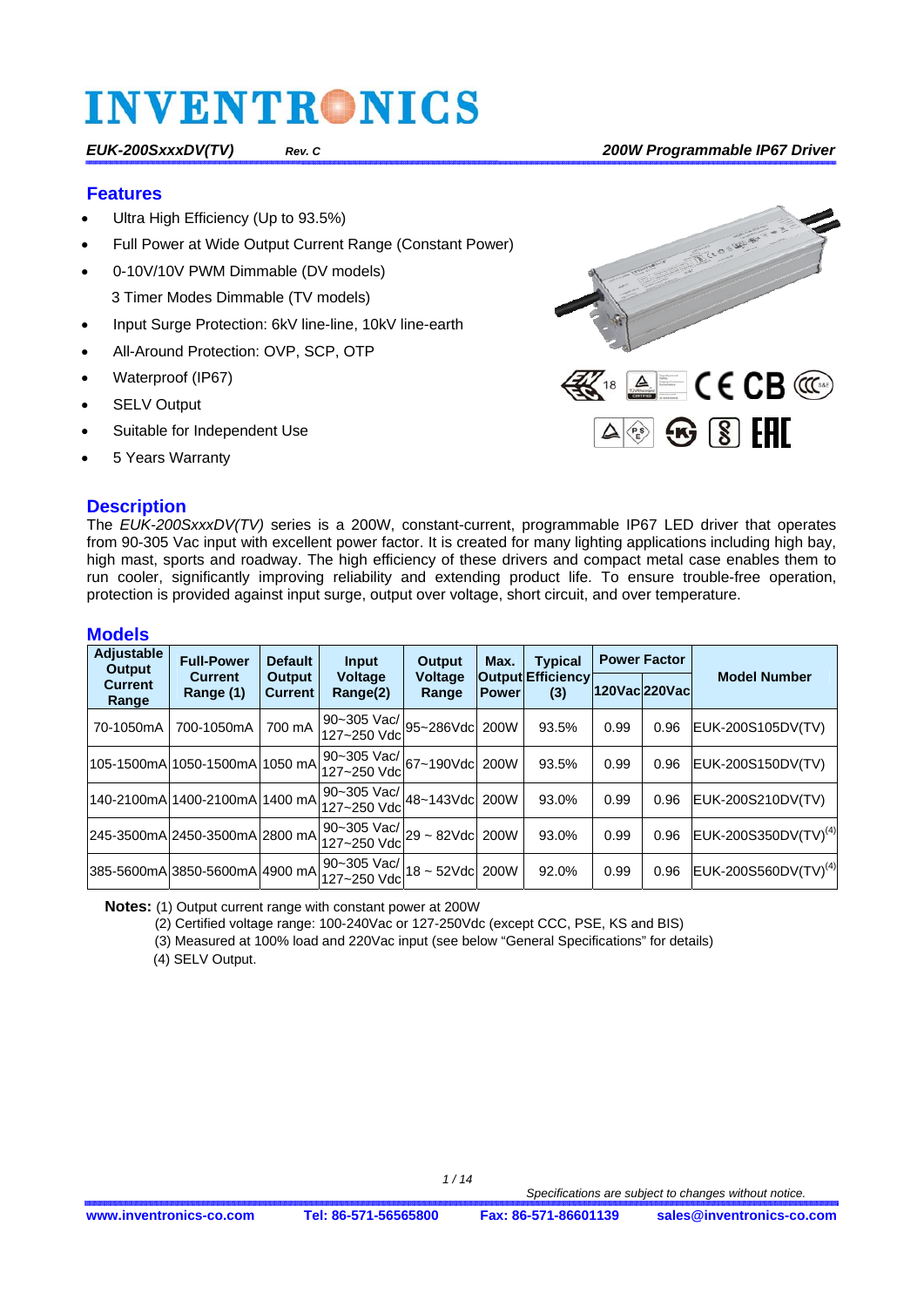

 $10$ 

 $\overline{0}$  $\circ$ 

 *2 / 14*

3000

**Output Current (mA)** Note: 3850mA≤loset≤5600mA

 $($ loset. $18$ 

4000

Programmed Operating Area

5000

6000

Good Performance Area Allowed Operating Area

2000

1000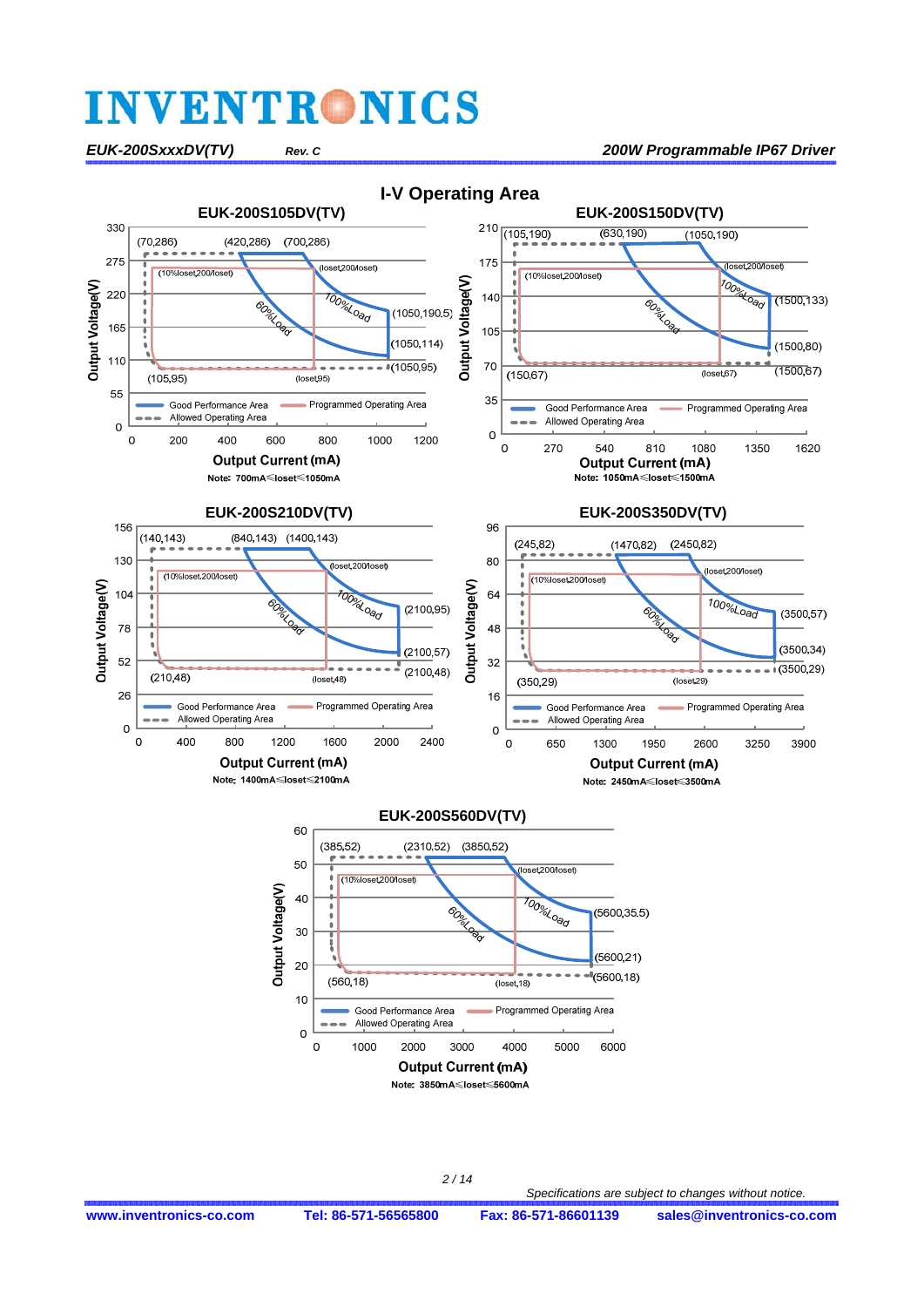**Input Specifications** 

| <b>Parameter</b>         | Min.   | Typ.                                                | Max.              | <b>Notes</b>                                                                                                                    |  |
|--------------------------|--------|-----------------------------------------------------|-------------------|---------------------------------------------------------------------------------------------------------------------------------|--|
| Input Voltage            | 90 Vac |                                                     | 305 Vac           | 127~250 Vdc                                                                                                                     |  |
| Input Frequency          | 47 Hz  |                                                     | 63 Hz             |                                                                                                                                 |  |
| Leakage Current          |        |                                                     | $0.70 \text{ mA}$ | IEC60598-1;240Vac/60Hz,grounding<br>effectively                                                                                 |  |
|                          |        |                                                     | 2.15A             | Measured at 100% load and 120 Vac input.                                                                                        |  |
| Input AC Current         |        |                                                     | 1.1A              | Measured at 100% load and 220 Vac input.                                                                                        |  |
| Inrush Current( $I^2t$ ) |        |                                                     | 1.95 $A^2$ s      | At 220 Vac input, $25^{\circ}$ C cold start,<br>duration=1.40ms, 10%lpk-10%lpk. See<br>Inrush Current Waveform for the details. |  |
| PF                       | 0.9    |                                                     |                   | At 100-240Vac, 50-60Hz, 60%-100% Load                                                                                           |  |
| <b>THD</b>               |        |                                                     | 20%               | $(120-200W)$                                                                                                                    |  |
| THD<br>10%               |        | At 220-240Vac, 50-60Hz, 75%-100% Load<br>(150-200W) |                   |                                                                                                                                 |  |

#### **Output Specifications**

| <b>Parameter</b>                                           | Min.               | Typ.    | Max.               | <b>Notes</b>         |
|------------------------------------------------------------|--------------------|---------|--------------------|----------------------|
| <b>Output Current Tolerance</b>                            | -5%loset           |         | 5%loset            | 100% load            |
| <b>Output Current Setting(loset)</b><br>Range              |                    |         |                    |                      |
| EUK-200S105DV(TV)<br>EUK-200S150DV(TV)                     | 70 mA<br>105 mA    |         | 1050 mA<br>1500 mA |                      |
| EUK-200S210DV(TV)                                          | 140 mA             |         | 2100 mA            |                      |
| EUK-200S350DV(TV)                                          | 245 mA             |         | 3500 mA            |                      |
| EUK-200S560DV(TV)                                          | 385 mA             |         | 5600 mA            |                      |
| <b>Output Current Setting Range</b><br>with Constant Power |                    |         |                    |                      |
| EUK-200S105DV(TV)                                          | 700 mA             |         | 1050 mA            |                      |
| EUK-200S150DV(TV)                                          | 1050 mA            |         | 1500 mA            |                      |
| EUK-200S210DV(TV)<br>EUK-200S350DV(TV)                     | 1400 mA<br>2450 mA |         | 2100 mA<br>3500 mA |                      |
| EUK-200S560DV(TV)                                          | 3850 mA            |         | 5600 mA            |                      |
| <b>Total Output Current Ripple</b><br>$(pk-pk)$            |                    | 5%lomax | 10%lomax           | 100% load, 20 MHz BW |
| Output Current Ripple at<br>< 200 Hz (pk-pk)               | ٠                  | 2%lomax | ٠                  | 100% load.           |
| <b>Startup Overshoot Current</b>                           |                    |         | 10%lomax           | 100% load            |
| No Load Output Voltage<br>EUK-200S105DV(TV)                |                    |         | 320 V              |                      |
| EUK-200S150DV(TV)                                          |                    |         | 220 V              |                      |
| EUK-200S210DV(TV)                                          |                    |         | 160 V              |                      |
| EUK-200S350DV(TV)                                          |                    |         | 100 V              |                      |
| EUK-200S560DV(TV)                                          |                    |         | 60 V               |                      |
| Line Regulation                                            | ٠                  |         | $\pm 0.5\%$        | 100% load            |
| Load Regulation                                            | ٠                  |         | ±1.5%              |                      |

 *3 / 14*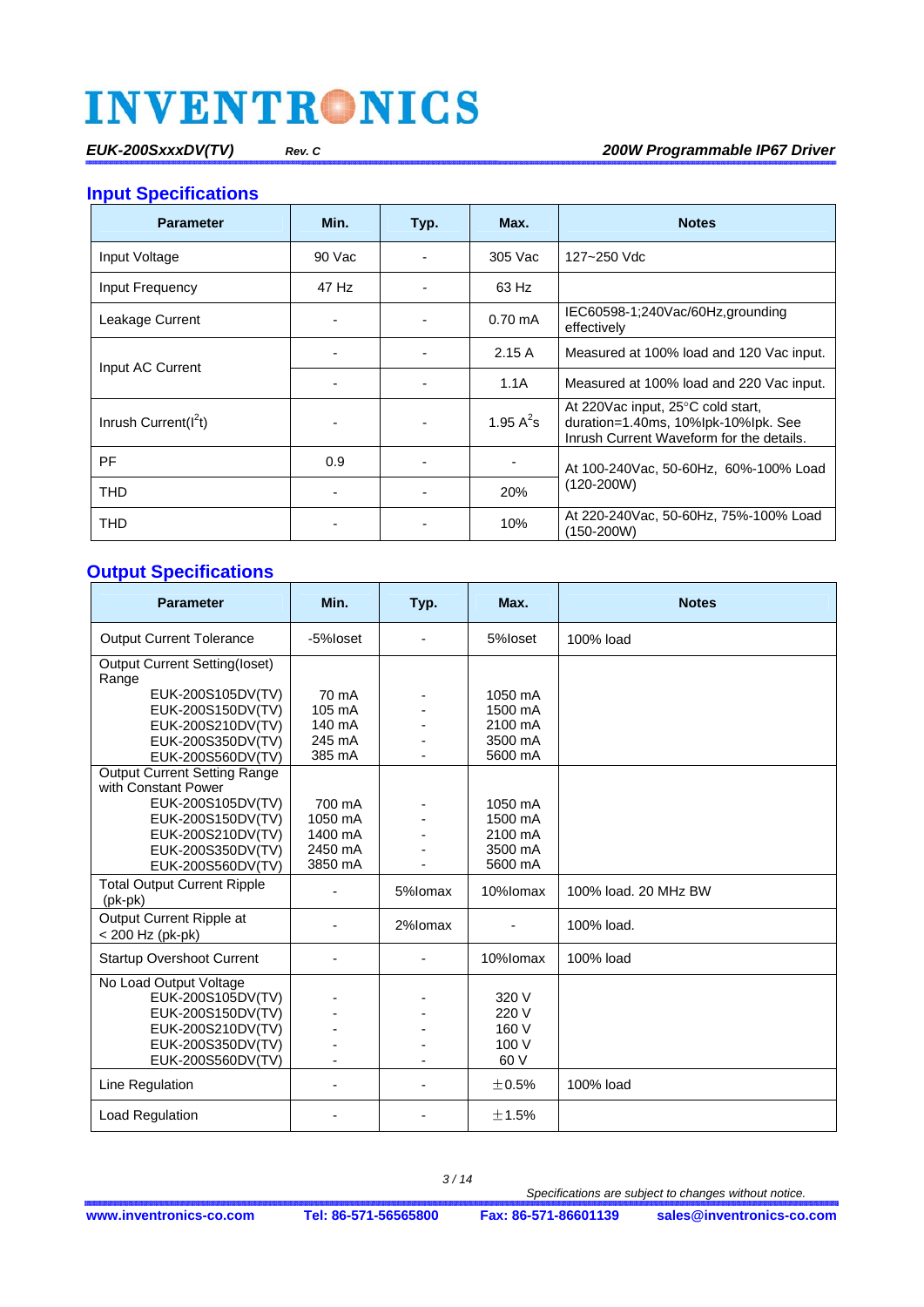*EUK-200SxxxDV(TV) Rev. C 200W Programmable IP67 Driver*

### **Output Specifications (Continued)**

| <b>Parameter</b>                    | Min. | Typ.         | Max.                     | <b>Notes</b>                               |
|-------------------------------------|------|--------------|--------------------------|--------------------------------------------|
| Turn-on Delay Time                  | ٠    | -            | 1.0 s                    | Measured at 120Vac input, 60%-100%<br>Load |
|                                     | ٠    | -            | 0.5s                     | Measured at 220Vac input, 60%-100%<br>Load |
| Temperature Coefficient of<br>loset | ٠    | $0.03\%$ /°C | $\overline{\phantom{a}}$ | Case temperature = $0^{\circ}$ C ~Tc max   |

**Note:** All specifications are typical at 25°C unless otherwise stated.

#### **General Specifications**

| <b>Parameter</b>                  | Min.  | Typ.  | Max. | <b>Notes</b>                            |
|-----------------------------------|-------|-------|------|-----------------------------------------|
| Efficiency at 120 Vac input:      |       |       |      |                                         |
| EUK-200S105DV(TV)                 |       |       |      |                                         |
| $lo= 700$ mA                      | 88.5% | 90.5% |      |                                         |
| $lo=1050$ mA                      | 86.0% | 88.0% |      |                                         |
| EUK-200S150DV(TV)                 |       |       |      |                                         |
| $lo=1050$ mA                      | 88.0% | 90.0% |      |                                         |
| lo=1500 mA                        | 86.0% | 88.0% |      | Measured at 100% load and steady-state  |
| EUK-200S210DV(TV)                 |       |       |      | temperature in 25°C ambient;            |
| $lo=1400$ mA                      | 88.0% | 90.0% |      | (Efficiency will be about 2.0% lower if |
| lo=2100 mA                        | 85.5% | 87.5% |      | measured immediately after startup.)    |
| EUK-200S350DV(TV)<br>$lo=2450$ mA | 87.5% | 89.5% |      |                                         |
| lo=3500 mA                        | 85.0% | 87.0% |      |                                         |
| EUK-200S560DV(TV)                 |       |       |      |                                         |
| lo=3850 mA                        | 87.0% | 89.0% |      |                                         |
| lo=5600 mA                        | 84.5% | 86.5% |      |                                         |
| Efficiency at 220 Vac input:      |       |       |      |                                         |
| EUK-200S105DV(TV)                 |       |       |      |                                         |
| $Io = 700$ mA                     | 91.5% | 93.5% |      |                                         |
| $lo=1050$ mA                      | 90.0% | 92.0% |      |                                         |
| EUK-200S150DV(TV)                 |       |       |      |                                         |
| lo=1050 mA                        | 91.5% | 93.5% |      |                                         |
| lo=1500 mA                        | 89.5% | 91.5% |      | Measured at 100% load and steady-state  |
| EUK-200S210DV(TV)                 |       |       |      | temperature in 25°C ambient;            |
| $lo=1400$ mA                      | 91.0% | 93.0% |      | (Efficiency will be about 2.0% lower if |
| lo=2100 mA                        | 88.5% | 90.5% |      | measured immediately after startup.)    |
| EUK-200S350DV(TV)                 |       |       |      |                                         |
| $lo=2450$ mA                      | 91.0% | 93.0% |      |                                         |
| lo=3500 mA                        | 88.5% | 90.5% |      |                                         |
| EUK-200S560DV(TV)                 |       |       |      |                                         |
| $lo = 3850$ mA                    | 90.0% | 92.0% |      |                                         |
| $lo = 5600$ mA                    | 88.0% | 90.0% |      |                                         |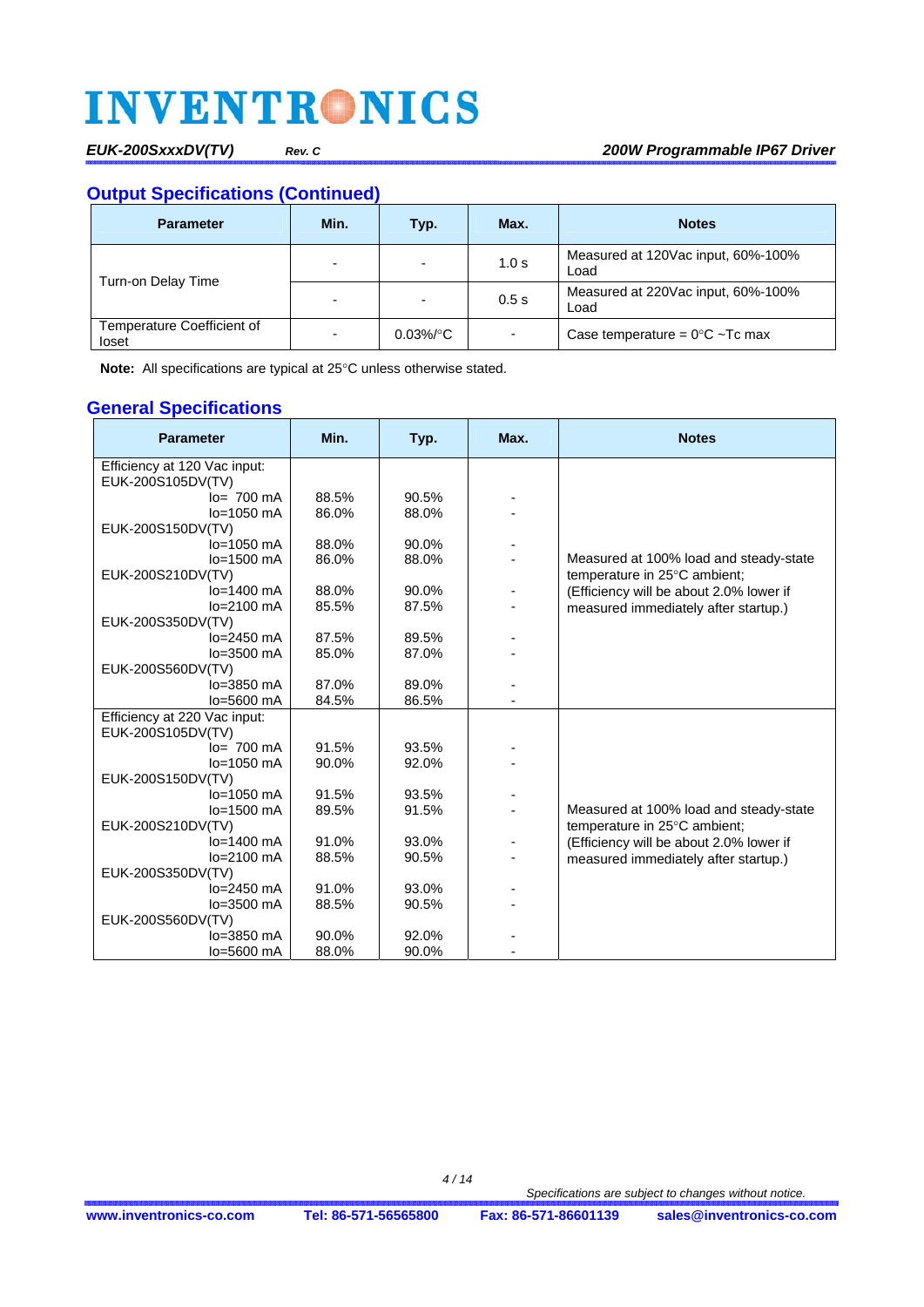### **General Specifications (Continued)**

| <b>Parameter</b>                    | Min.                           | Typ.                          | Max.            | <b>Notes</b>                               |
|-------------------------------------|--------------------------------|-------------------------------|-----------------|--------------------------------------------|
| Efficiency at 277 Vac input:        |                                |                               |                 |                                            |
| EUK-200S105DV(TV)                   |                                |                               |                 |                                            |
| $lo= 700$ mA                        | 92.0%                          | 94.0%                         |                 |                                            |
| $lo=1050$ mA                        | 90.5%                          | 92.5%                         |                 |                                            |
| EUK-200S150DV(TV)                   |                                |                               |                 |                                            |
| lo=1050 mA                          | 92.0%                          | 94.0%                         |                 |                                            |
| lo=1500 mA                          | 90.0%                          | 92.0%                         |                 | Measured at 100% load and steady-state     |
| EUK-200S210DV(TV)                   |                                |                               |                 | temperature in 25°C ambient;               |
| lo=1400 mA<br>lo=2100 mA            | 91.5%<br>89.0%                 | 93.5%<br>91.0%                |                 | (Efficiency will be about 2.0% lower if    |
| EUK-200S350DV(TV)                   |                                |                               |                 | measured immediately after startup.)       |
| $lo=2450$ mA                        | 91.5%                          | 93.5%                         |                 |                                            |
| lo=3500 mA                          | 89.0%                          | 91.0%                         |                 |                                            |
| EUK-200S560DV(TV)                   |                                |                               |                 |                                            |
| lo=3850 mA                          | 90.5%                          | 92.5%                         |                 |                                            |
| lo=5600 mA                          | 88.0%                          | 90.0%                         |                 |                                            |
|                                     |                                | 329,000                       |                 | Measured at 220Vac input, 80%Load and      |
| <b>MTBF</b>                         |                                | Hours                         |                 | 25°C ambient temperature (MIL-HDBK-        |
|                                     |                                |                               |                 | 217F)                                      |
|                                     |                                | 85,000                        |                 | Measured at 220Vac input, 80%Load and      |
| Lifetime                            |                                | <b>Hours</b>                  |                 | 70°C case temperature; See lifetime vs. Tc |
|                                     |                                |                               |                 | curve for the details                      |
| <b>Operating Case Temperature</b>   | $-40^{\circ}$ C                |                               | $+90^{\circ}$ C |                                            |
| for Safety Tc_s                     |                                |                               |                 |                                            |
| <b>Operating Case Temperature</b>   | $-40^{\circ}$ C                |                               | $+75^{\circ}$ C | Case temperature for 5 years warranty      |
| for Warranty Tc_w                   |                                |                               |                 |                                            |
| Storage Temperature                 | $-40^{\circ}$ C                |                               | $+85^{\circ}$ C | Humidity: 5%RH to 100%RH                   |
| <b>Dimensions</b>                   |                                |                               |                 | With mounting ear                          |
| Inches $(L \times W \times H)$      | $7.95 \times 2.66 \times 1.56$ |                               |                 | $8.70 \times 2.66 \times 1.56$             |
| Millimeters $(L \times W \times H)$ |                                | $202 \times 67.5 \times 39.7$ |                 | $221 \times 67.5 \times 39.7$              |
| Net Weight                          |                                | 1100 g                        |                 |                                            |
|                                     |                                |                               |                 |                                            |

**Note:** All specifications are typical at 25°C unless otherwise stated.

### **Dimming Specifications**

| <b>Parameter</b>    |                                                      | Min.                     | Typ.                     | Max.   | <b>Notes</b>    |
|---------------------|------------------------------------------------------|--------------------------|--------------------------|--------|-----------------|
|                     | Absolute Maximum<br>Voltage on the Vdim<br>$(+)$ Pin | $-20V$                   | $\overline{\phantom{0}}$ | 20 V   |                 |
|                     | Source Current on<br>Vdim (+)Pin                     | 200 uA                   | 300 uA                   | 450 uA | $Vdim(+) = 0 V$ |
| <b>DV</b><br>Models | Recommended<br>Dimming Range for<br>$0-10V$          | 0 <sup>V</sup>           | ٠                        | 10V    |                 |
|                     | PWM_in High Level                                    | $\overline{\phantom{a}}$ | 10V                      | ٠      |                 |
|                     | PWM_in Low Level                                     | ٠                        | 0V                       | ٠      |                 |
|                     | PWM_in Frequency<br>Range                            | 200 Hz                   | $\overline{\phantom{0}}$ | 2 KHz  |                 |
|                     | PWM_in Duty Cycle                                    | $0\%$                    | -                        | 100%   |                 |

 *5 / 14*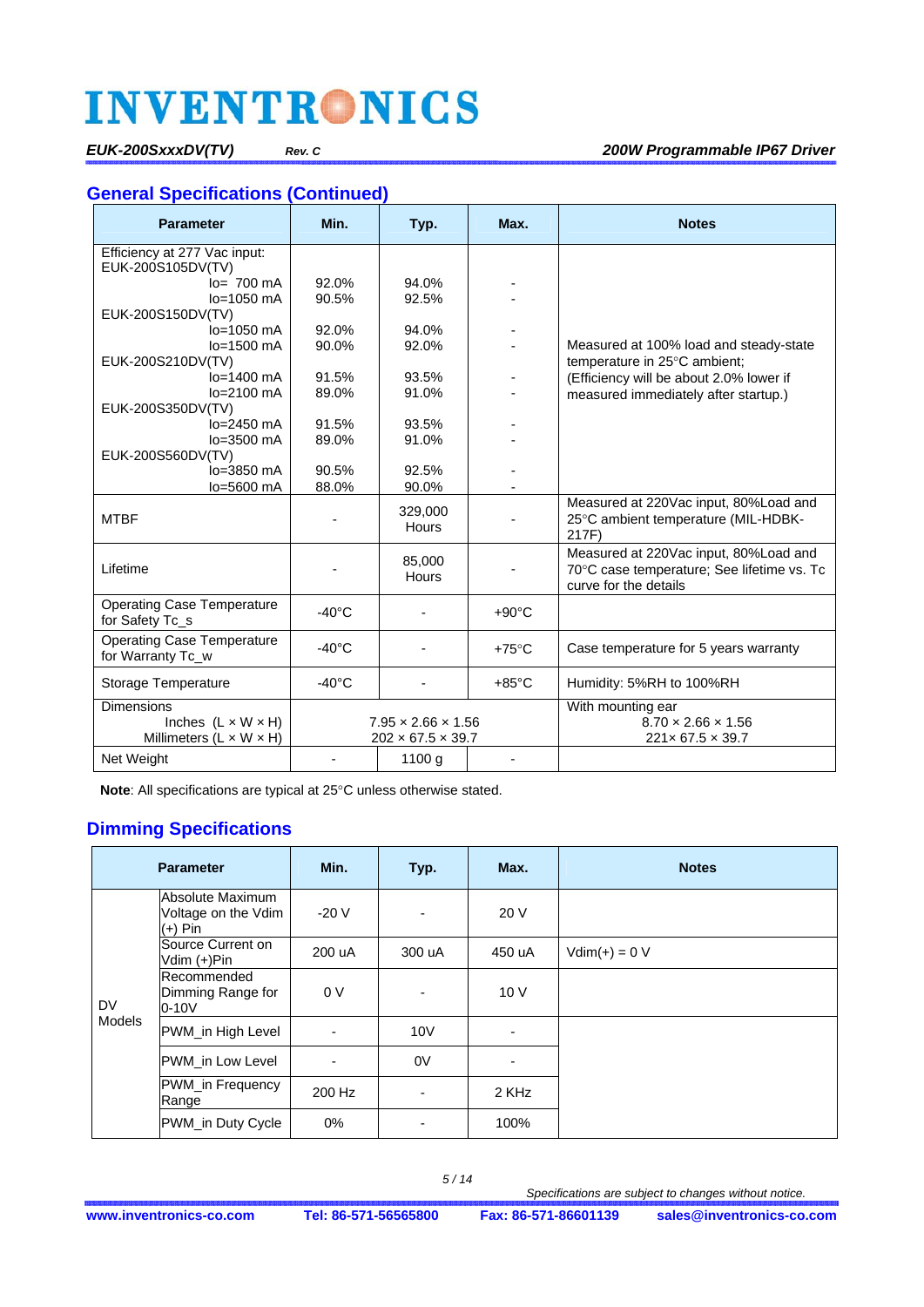### **Dimming Specifications (Continued)**

| <b>Parameter</b>    |                                                                                                                                                        | Min.      | Typ. | Max.       | <b>Notes</b>                                                                                                                                                                                                                 |  |
|---------------------|--------------------------------------------------------------------------------------------------------------------------------------------------------|-----------|------|------------|------------------------------------------------------------------------------------------------------------------------------------------------------------------------------------------------------------------------------|--|
|                     | Dimming Level                                                                                                                                          | 10%       |      | 100%       |                                                                                                                                                                                                                              |  |
| TV<br><b>Models</b> | Hold Time                                                                                                                                              | 0 Hours   |      | 18 Hours   | Default is Traditional Timer.<br>Dimming mode set to Self-Adapting-<br>Midnight or Self Adapting-Percentage in<br>PC interface.                                                                                              |  |
|                     | Fade Time                                                                                                                                              | 0 Minutes |      | 60 Minutes |                                                                                                                                                                                                                              |  |
|                     | Dimming Step                                                                                                                                           |           |      | 6          |                                                                                                                                                                                                                              |  |
| Dimming             | EUK-200S105DV(TV)<br>EUK-200S150DV(TV)<br>EUK-200S210DV(TV)<br>EUK-200S350DV(TV)<br>EUK-200S560DV(TV)                                                  | 10%loset  |      | loset      | 700 mA $\leqslant$ loset $\leqslant$ 1050 mA<br>1050 mA $\leqslant$ loset $\leqslant$ 1500 mA<br>1400 mA $\leq$ loset $\leq$ 2100 mA<br>2450 mA $\leq$ loset $\leq$ 3500 mA<br>3850 mA $\leqslant$ loset $\leqslant$ 5600 mA |  |
| Output<br>Range     | EUK-200S105DV(TV)<br>70 mA<br>EUK-200S150DV(TV)<br>105 mA<br>EUK-200S210DV(TV)<br>140 mA<br>EUK-200S350DV(TV)<br>245 mA<br>EUK-200S560DV(TV)<br>385 mA |           |      | loset      | 70 mA $\leqslant$ loset $<$ 700 mA<br>105 mA $\leq$ loset $<$ 1050 mA<br>140 mA $\leq$ loset $<$ 1400 mA<br>245 mA $\leq$ loset $<$ 2450 mA<br>385 mA $\leq$ loset $<$ 3850 mA                                               |  |

### **Safety &EMC Compliance**

| <b>Safety Category</b>           | <b>Standard</b>                                                                           |
|----------------------------------|-------------------------------------------------------------------------------------------|
| <b>CE</b>                        | EN 61347-1, EN61347-2-13                                                                  |
| CCC                              | GB 19510.1, GB 19510.14                                                                   |
| KS                               | <b>KS C 7655</b>                                                                          |
| <b>EMI Standards</b>             | <b>Notes</b>                                                                              |
| EN 55015/GB 17743 <sup>(1)</sup> | Conducted emission Test & Radiated emission Test                                          |
| EN 61000-3-2/GB 17625.1          | Harmonic current emissions                                                                |
| EN 61000-3-3                     | Voltage fluctuations & flicker                                                            |
| <b>EMS Standards</b>             | <b>Notes</b>                                                                              |
| EN 61000-4-2                     | Electrostatic Discharge (ESD): 8 kV air discharge, 4 kV contact discharge                 |
| EN 61000-4-3                     | Radio-Frequency Electromagnetic Field Susceptibility Test-RS                              |
| EN 61000-4-4                     | <b>Electrical Fast Transient / Burst-EFT</b>                                              |
| EN 61000-4-5                     | Surge Immunity Test: AC Power Line: line to line 6 kV, line to earth 10 kV <sup>(2)</sup> |
| EN 61000-4-6                     | Conducted Radio Frequency Disturbances Test-CS                                            |
| EN 61000-4-8                     | Power Frequency Magnetic Field Test                                                       |
| EN 61000-4-11                    | <b>Voltage Dips</b>                                                                       |
| EN 61547                         | Electromagnetic Immunity Requirements Applies To Lighting Equipment                       |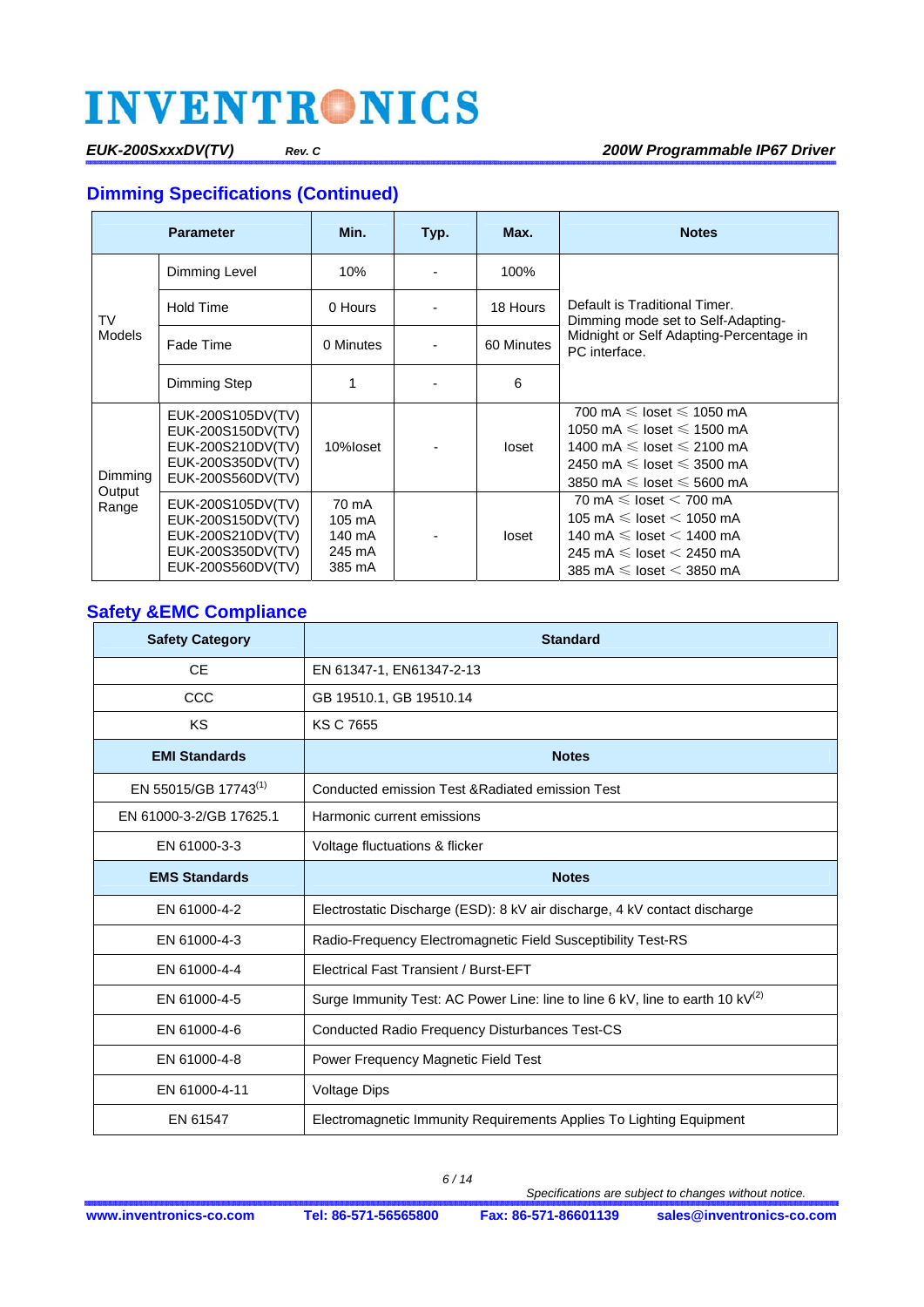- **Note:** (1) This LED driver meets the EMI specifications above, but EMI performance of a luminaire that contains it depends also on the other devices connected to the driver and on the fixture itself.
	- (2) To perform electric strength (hi-pot) testing, the "GDT ground disconnect" (nut and metal lock sheet) on the driver end-cap should be removed temporarily to prevent the internal gas discharge tube from conducting (as allowed by IEC 60598-1 Clause 10.2). After testing is completed, these items must be reinstalled to restore line-to-earth surge protection and secure the end cap.

#### **Derating**



**Lifetime vs. Case Temperature** 



 *7 / 14*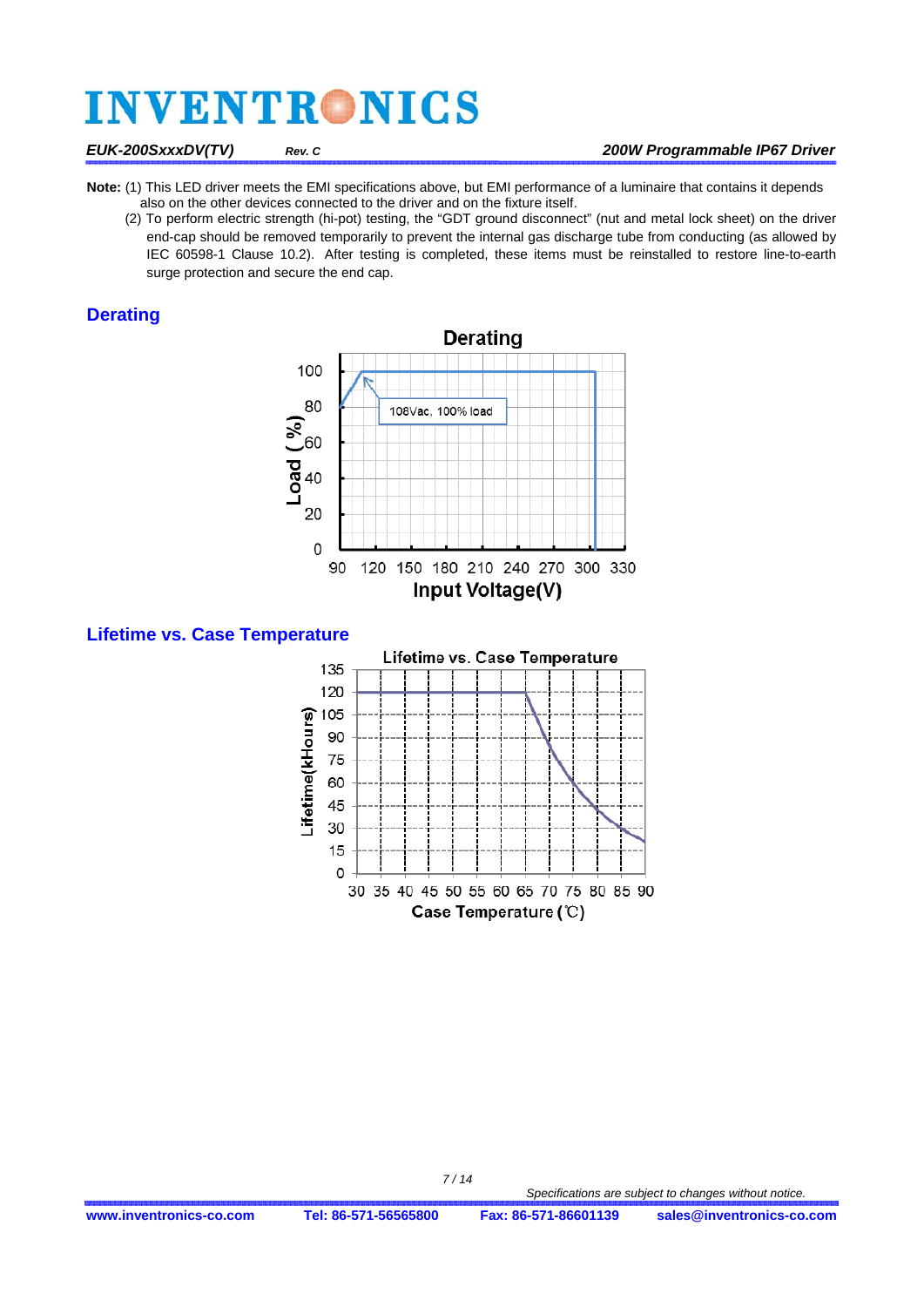#### **Inrush Current Waveform**





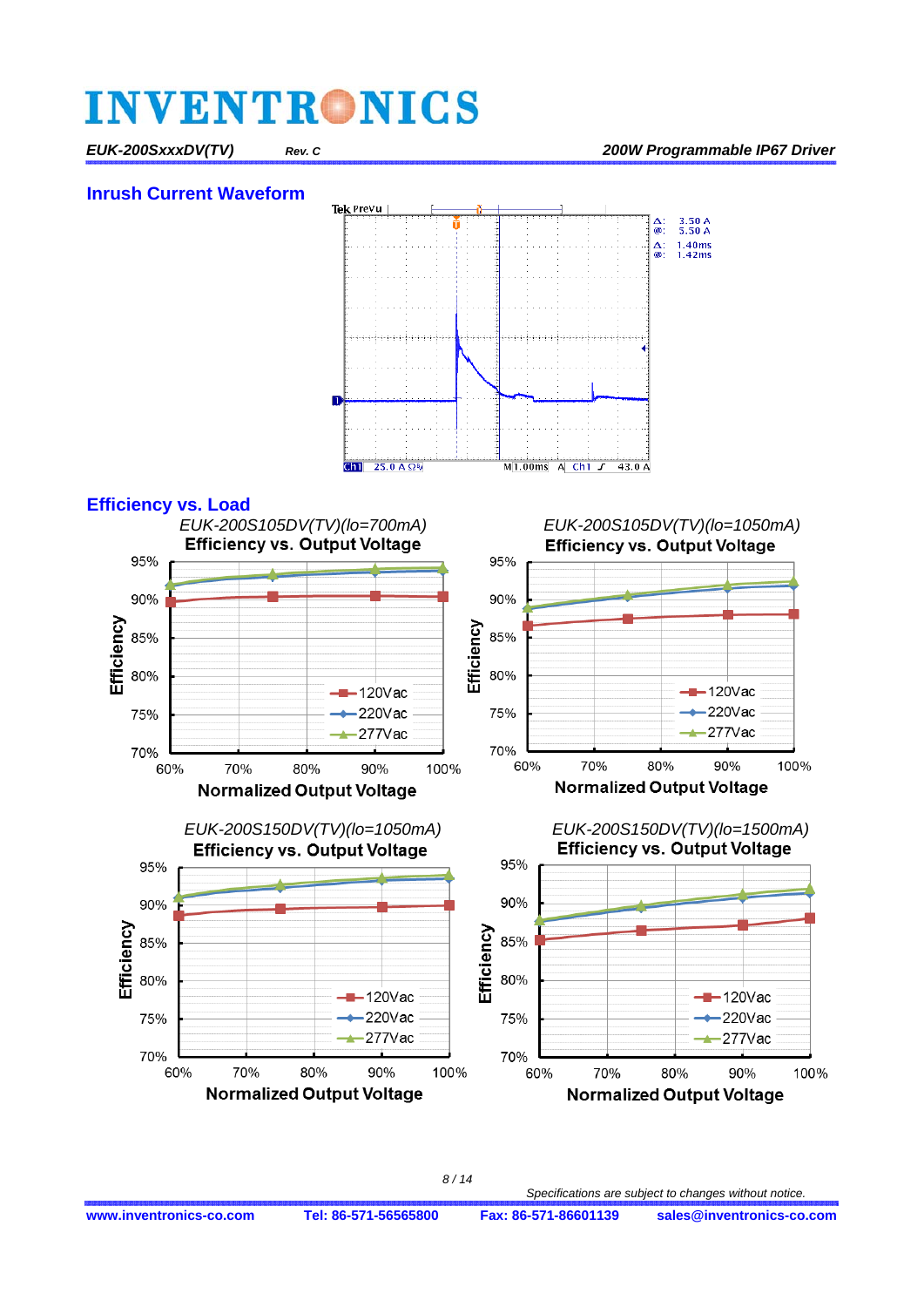

 *9 / 14*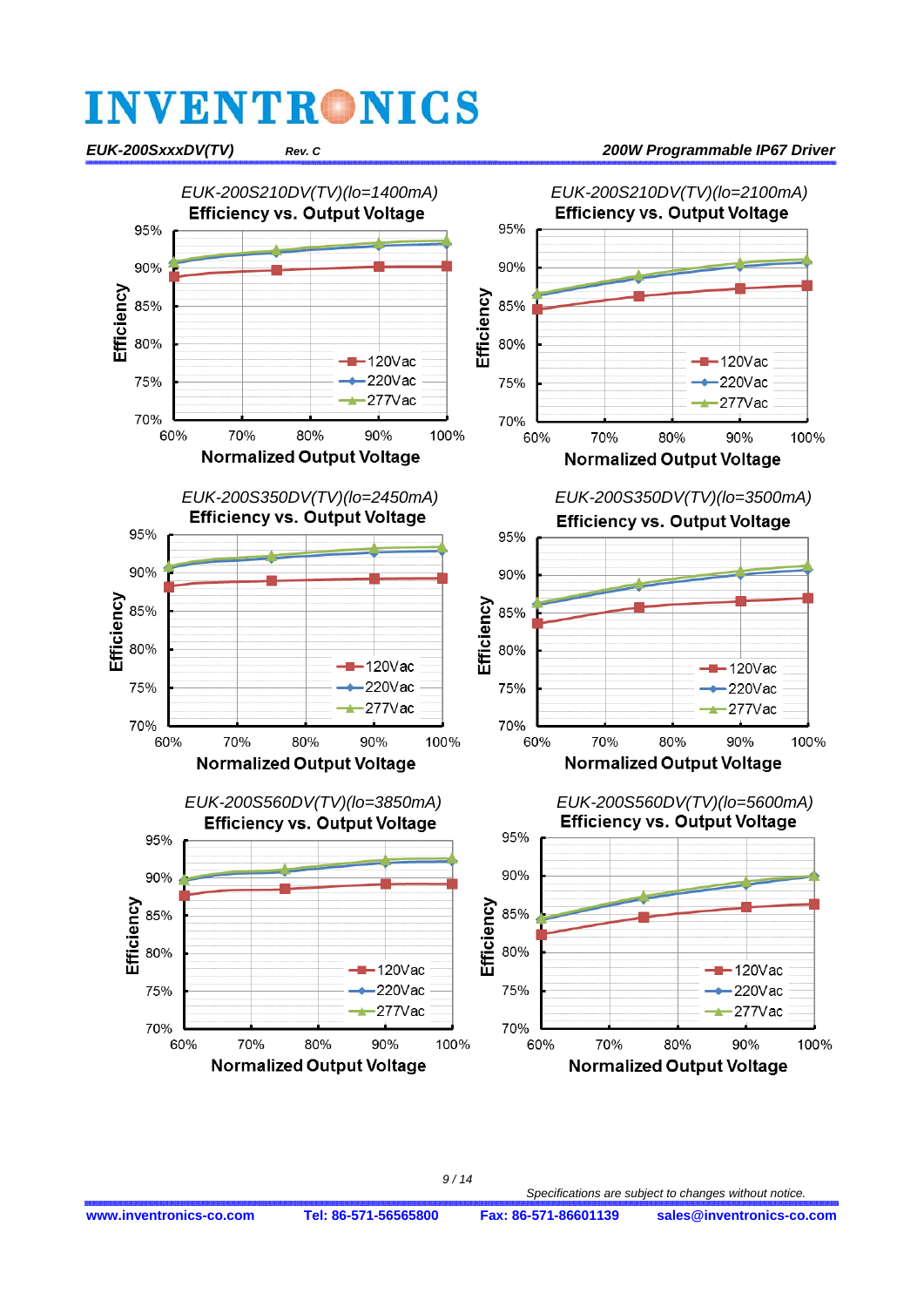#### **Power Factor**



### **Total Harmonic Distortion**



### **Protection Functions**

| <b>Parameter</b>                | <b>Notes</b>                                                                                                                                      |
|---------------------------------|---------------------------------------------------------------------------------------------------------------------------------------------------|
| Over Temperature Protection     | Decreases output current, returning to normal after over temperature is removed.                                                                  |
| <b>Short Circuit Protection</b> | Auto Recovery. No damage will occur when any output is short circuited. The output<br>shall return to normal when the fault condition is removed. |
| Over Voltage Protection         | Limits output voltage at no load and in case the normal voltage limit fails.                                                                      |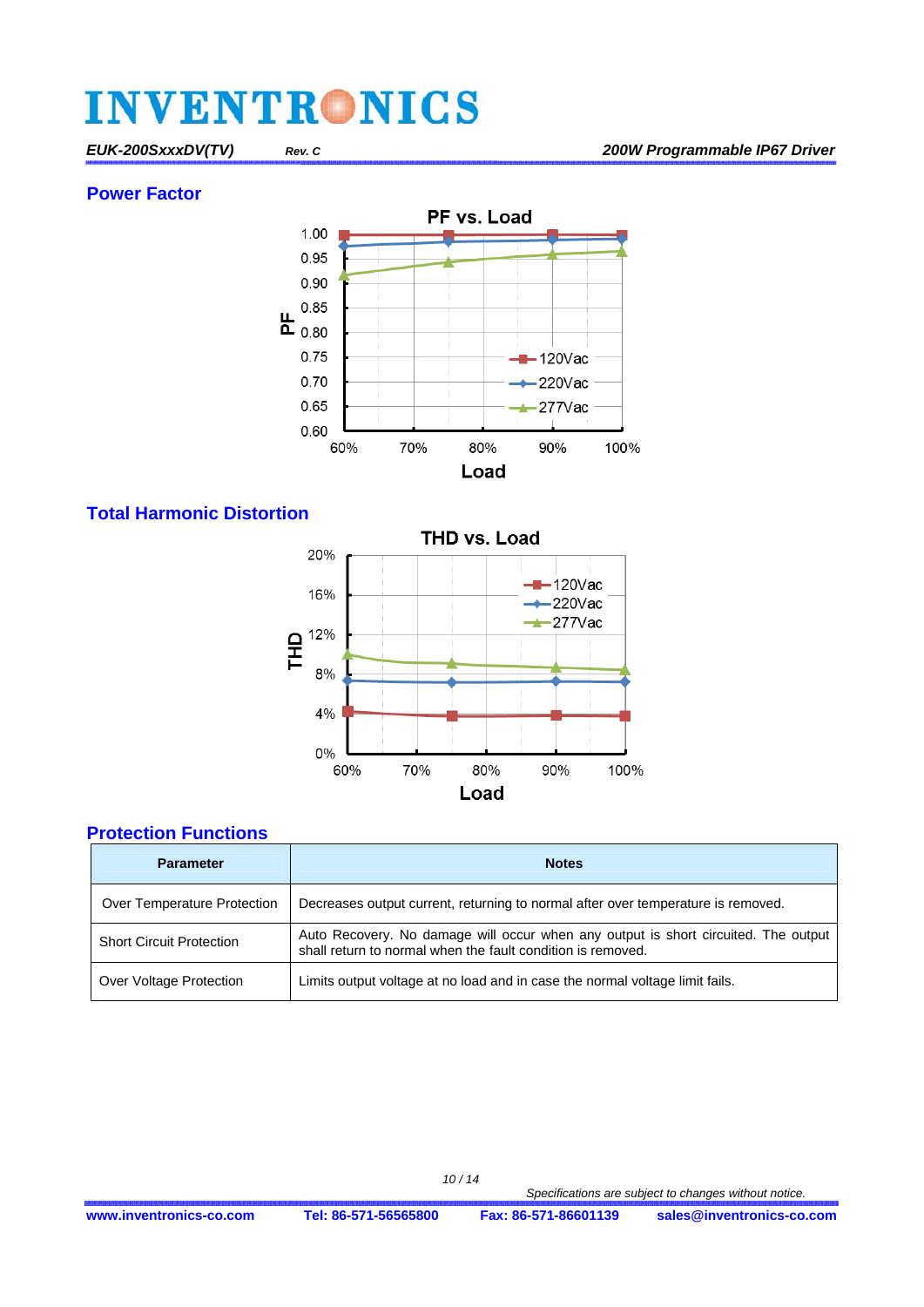### **Dimming**

#### **0-10V Dimming (Only DV models)**

The recommended implementation of the dimming control is provided below.



#### **Notes:**

- 1. The dimmer can also be replaced by an active 0-10V voltage source signal or passive components like resistors and zener.
- 2. If 0-10V dimming is not used, Dim + should be open.



#### **Implementation 2**

**Notes:** If PWM dimming is not used, Dim + should be open.

#### **Time Dimming (Only TV models)**

Time dimming control includes 3 kinds of modes, they are Self Adapting-Midnight, Self Adapting-Percentage and Traditional Timer.

- **Self Adapting-Midnight**: Automatically adjusts the dimming curve based on the on-time of past two days (if difference <15 minutes), assuming that the center point of the dimming curve is midnight local time.
- **Self Adapting-Percentage**: Automatically adjusts the on-time of each step by a constant percentage = (actual on-time for the past 2 days if difference <15 min) / (programmed on-time from the dimming curve).
- **Traditional Timer**: Follows the programmed timing curve after power on with no changes.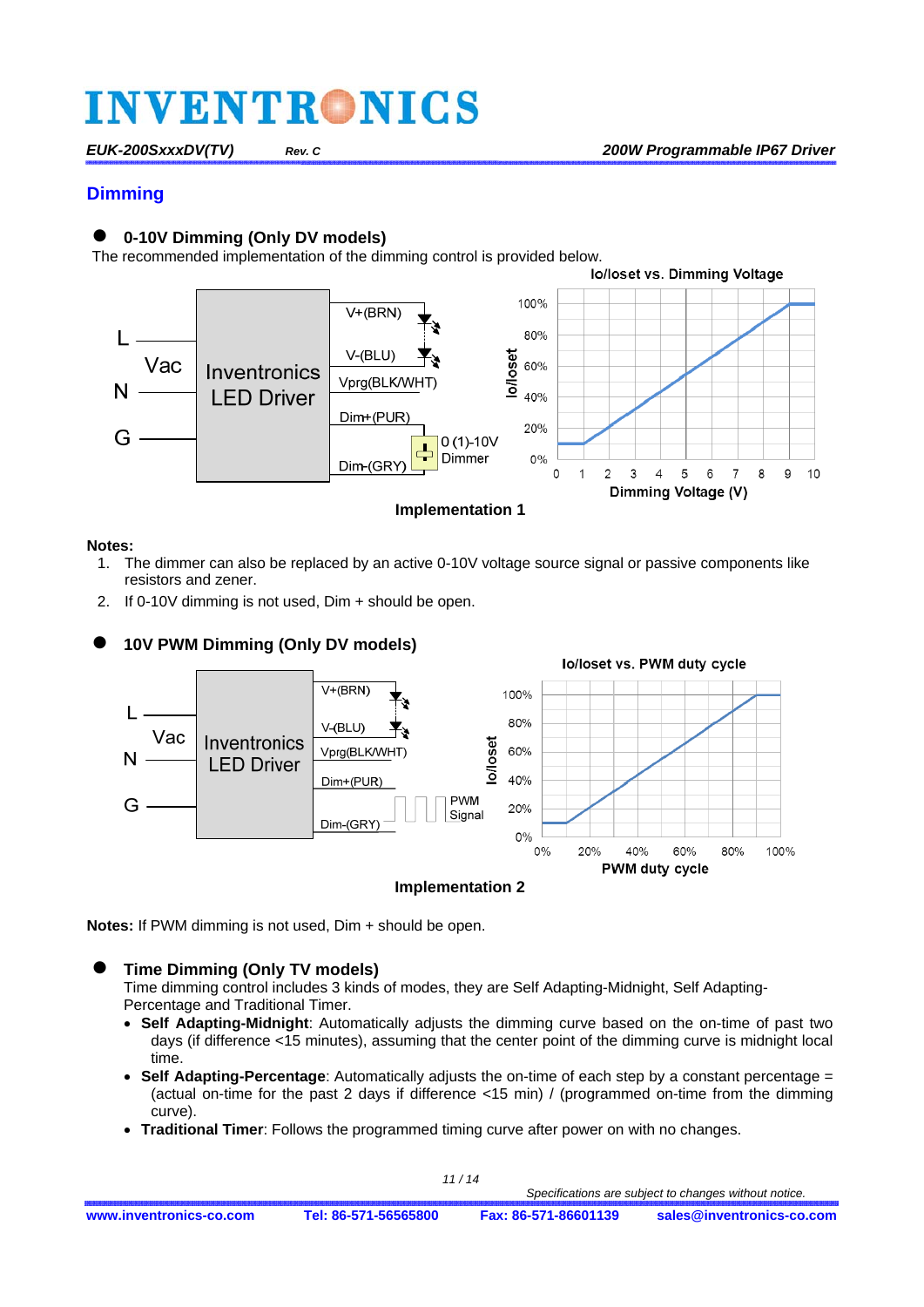### **Output Lumen Compensation (Only TV models)**

Output Lumen Compensation (OLC) may be used to maintain constant light output over the life of the LEDs by driving them at a reduced current when new, then gradually increasing the drive current over time to counteract LED lumen degradation.

### **Programming Connection Diagram**



**Note:** The driver does not need to be powered on during the programming process.

**Please refer t[o PRG-MUL2 \(Prog](http://www.inventronics-co.com/product/prg-mul2/)rammer) datasheet for details** 

 *12 / 14*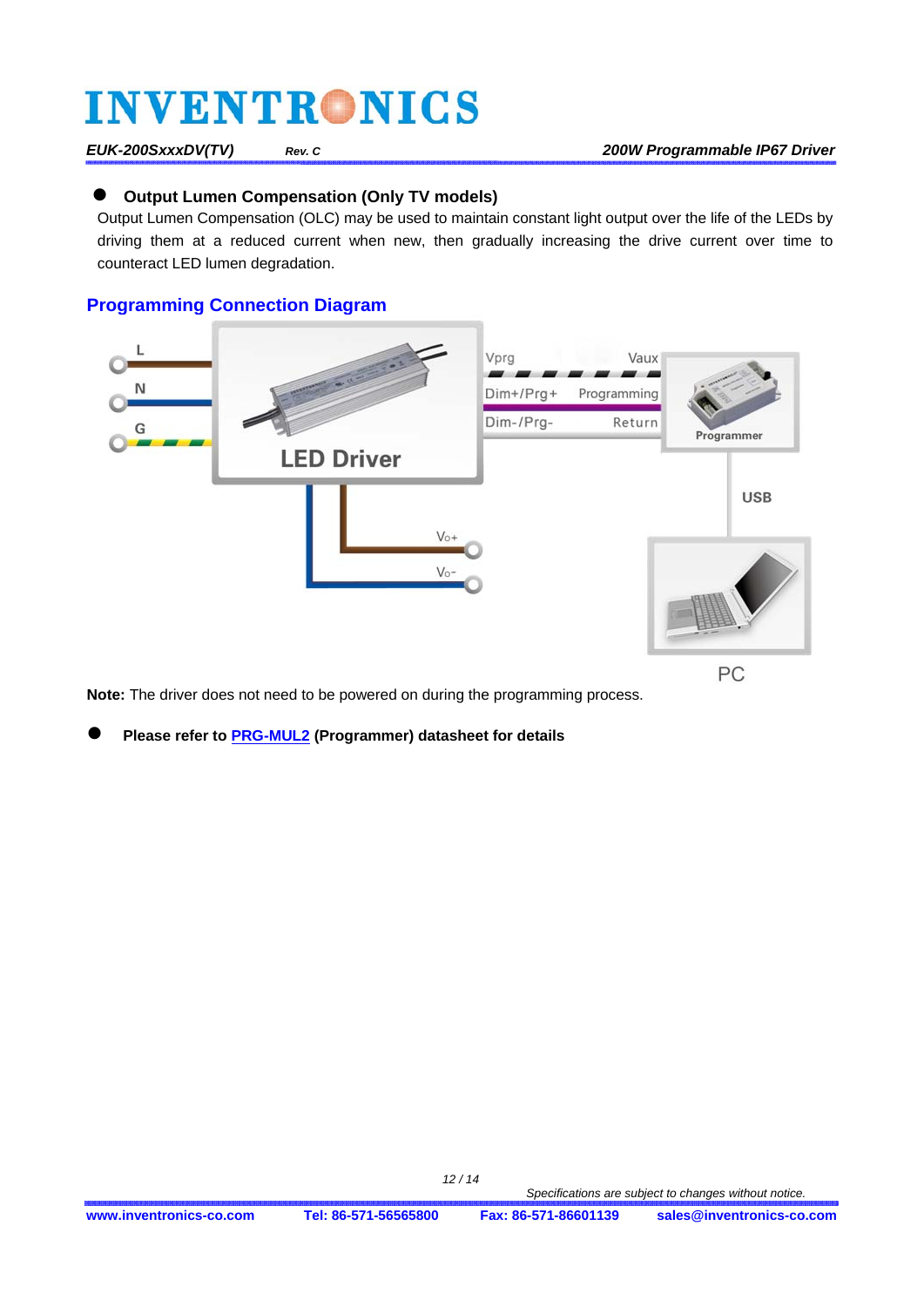### **Mechanical Outline**



### **RoHS Compliance**

Our products comply with the European Directive 2011/65/EC, calling for the elimination of lead and other hazardous substances from electronic products.

 *13 / 14*